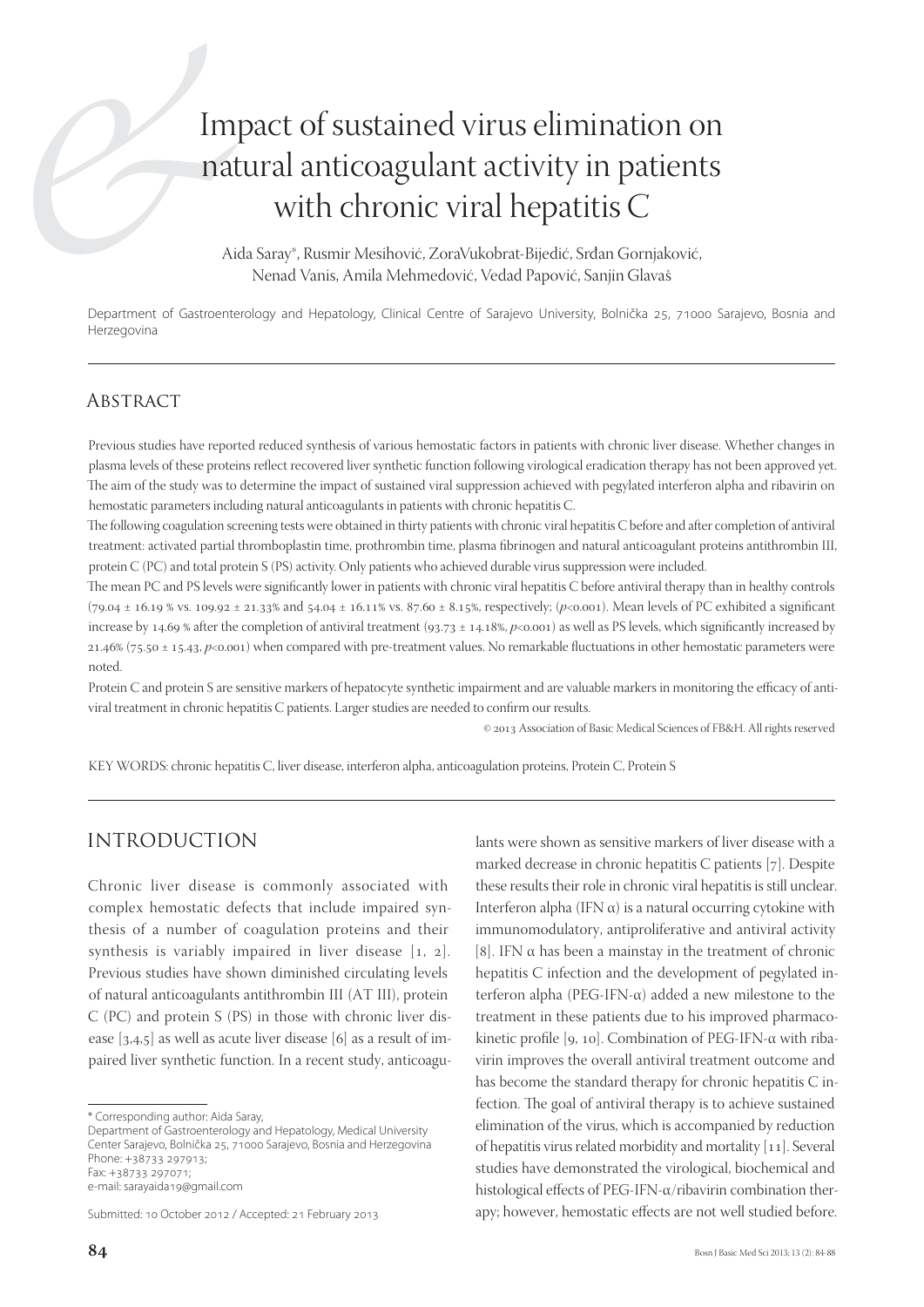In the present study we determined conventional coagulation screening tests including anticoagulant activity in patients with hepatitis C before and following antiviral therapy termination. We aimed to study whether sustained virus elimination following combination therapy PEG-IFN-α and ribavirin has an impact on coagulation proteins and anticoagulant activity in patients with chronic viral hepatitis C which might reflect improved liver synthetic function due to successful virus suppression.

## MATERIALS AND METHODS

#### *Patients*

Thirty-three consecutive patients referred to the Department of Gastroenterology and Hepatology of the Medical Center University of Sarajevo for chronic hepatitis C infection from November 2007 to march 2010 were recruited. Three individuals were excluded from the study, one because of discontinuation of antiviral treatment due to serious side effects and two patients did not achieve negative HCV-RNA at the end of antiviral treatment. All patients included in the study achieved sustained virological response (SVR), defined as negative HCV-RNA six months after the end of antiviral treatment. The diagnosis of chronic viral hepatitis was based on biochemical tests, positive RNA PCR assays and confirmed by liver biopsy in all patients before the initiation of antiviral treatment. Histological changes of chronic hepatitis were evaluated according to the classification system proposed by Ishak and colleagues  $[12]$ . All the patients were treated with pegylated interferon alpha (18 patients received PEG-IFN-α 2a at a fix dose of 18ομg and 12 patients were treated with  $1.5\mu$ g/kg PEG-IFN-α 2b) subcutaneously once weekly plus weight-based ribavirin (800-1200 mg ribavirin daily). According to the accepted treatment protocol for chronic hepatitis  $C$  infection patients with HCV genotype  $1$  and  $4$  were treated  $48$  weeks (n=20) and patients with HCV genotype 2 and  $3$  (n=10) were treated 24 weeks with antiviral therapy. Exclusion criteria were the following: previous antiviral or immunomodulatory therapy, hepatocellular carcinoma or other known malignancy, other chronic liver disease, hepatitis B and C virus co-infection, history of deep venous thrombosis, and current anticoagulation therapy. Patients who 6 months after treatment termination did not achieve viral suppression defined by undetectable PCR-assay were excluded from the study. A control group consisted of 30 healthy individuals with normal results of physical examination and laboratory blood findings were selected from the general public. Their basic epidemiological and laboratory parameters are summarized in Table 1.

#### *Procedures*

The Ethical Committee of the Medical Centre University of Sarajevo approved the study protocol and informed consent was taken from all patients before undergoing liver biopsy. Coagulation screening tests were obtained on day of admission to our department (pre-treatment sample) and six months after successful completion of antiviral eradication therapy (post-treatment sample).

#### *Coagulation Assays*

Blood samples were collected by venipuncture directly into vacuum tubes containing trisodium citrate. The blood samples tubes were centrifuged at  $2.000 \times g$  for  $15$ min at room temperature. The assays were performed on fresh plasma or on aliquots, which were immediately stored at -70°C until analysis was performed. Blood samples were obtained, from each patient on the liver biopsy date and after PEG-IFN-α treatment termination. Coagulation screening tests included: activated partial thromboplastin time (aPTT) and prothrombin time expressed as international normalized ratio (INR) were performed by the conventional methods. Plasma fibrinogen was measured by the turbidometric method of Clauss (Dade Thrombin Reagent)  $[13]$ . Natural anticoagulants were assayed using commercial reagent kits (Dade Behring, Marburg, Germany) according to the manufacturer's instructions: Activities of AT III were determined by colorimetric assay (Berichrom AT III), PC activity by kinetic testing (Berichrom C) and PS activity (Protein Sac) by a clotting assay. Anticoagulant activity was expressed in % with a reference range of  $75 - 125\%$  for AT III,  $70 - 140\%$  for PC, and 60-130% for PS.

#### *Statistical analysis*

All data are presented as mean ± standard deviation. Statistical analysis was performed using the Student t-test to compare the means of independent groups. Logarithmic transformation was applied to the group of data that did not show normal distribution to reduce variances before applying t-test using the new transformed values. A two-tailed *p*value below 0.05 was considered to be statistically significant. Statistical analysis was performed using the statistical package SPSS 16.0.

### RESULTS

Baseline characteristics of healthy controls  $(n=30)$  and patients with chronic hepatitis  $C$  (n=30) are presented in Table 1. The mean age was not significantly different across the study groups. Patients with chronic hepatitis C had significantly higher levels of alanine aminotransferase (ALT), aspartate aminotransferase (AST) and gamma-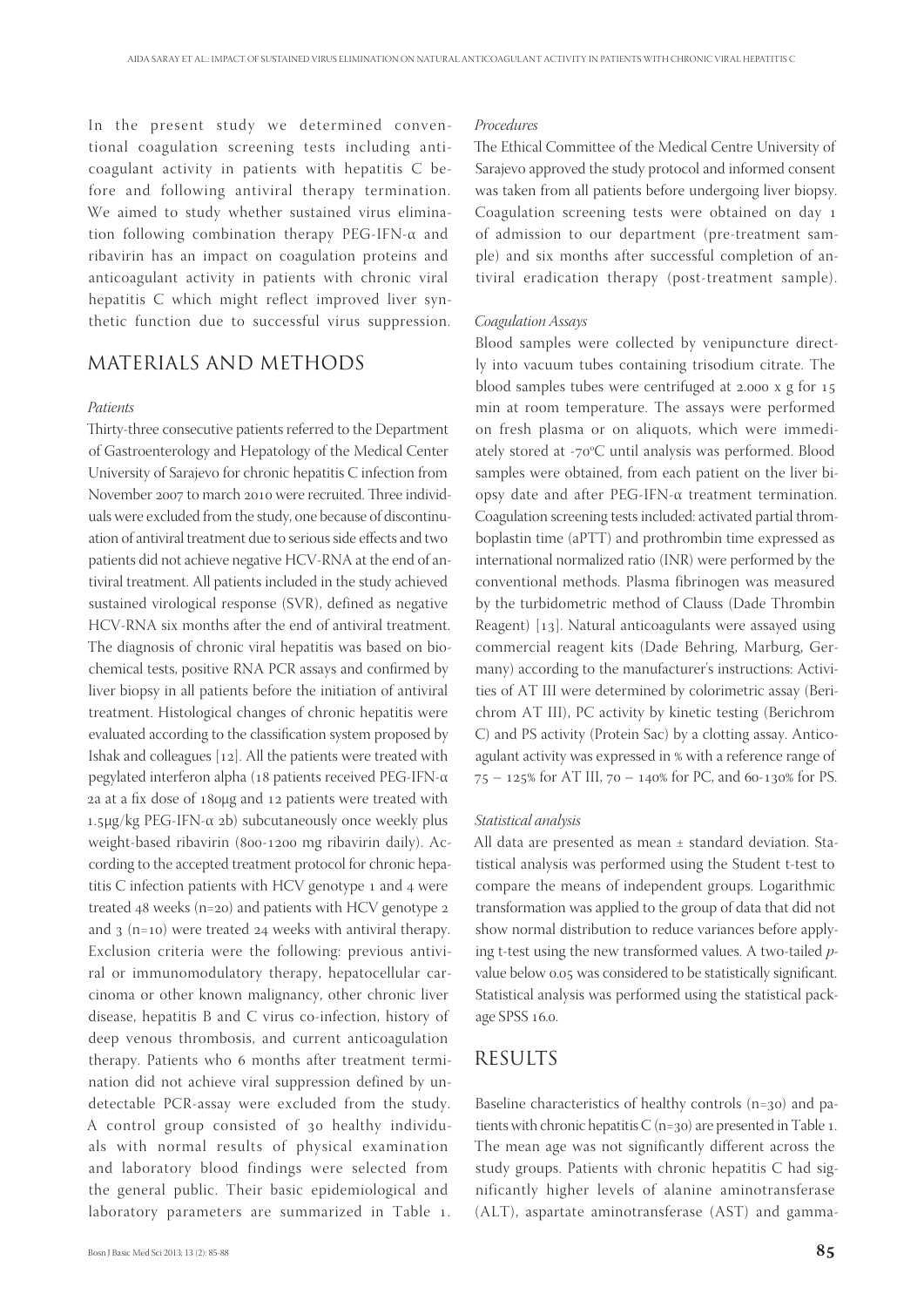|                            | Chronic hepatitis C                   | 'outro             |  |
|----------------------------|---------------------------------------|--------------------|--|
|                            | $n = 30$                              | $n = .30$          |  |
| Sex (M/F)                  |                                       |                    |  |
| Age (years)                | $45.93 + 10.70$                       | $42.17 + 10.83$    |  |
| Haemoglobin $(g/l)$        | $148.27 \pm 14.75$ $151.81 \pm 10.91$ |                    |  |
| Platelet count $(x10^3/l)$ | 206 71 + 71 91                        | $251.48 \pm 50.11$ |  |
|                            | 102.42 + 66.40                        |                    |  |
|                            | 62 44 + 49 86                         | 24 19 + 7 87       |  |
|                            | $53.22 + 52.61$                       | $27.89 + 9.90$     |  |
| Albumin (g/                | 40.77 + 4.72                          | $41.13 + 4.07$     |  |
|                            |                                       |                    |  |

**TABLE 1.** Demographic and biochemical characteristics of healthy controls and patients with chronic hepatitis C

Legend: Quantitative values are expressed as mean (SD), ALT, alanine aminotransferase; AST, aspartate aminotransferase; GGT gamma-glutamyl-transpeptidase;

**TABLE 2.** Results of coagulation assays in chronic hepatitis C patients treated with PEG-IFN-α / ribavirin

|                   | Pre-treatment                           | Post-treatment                                   | Control            |
|-------------------|-----------------------------------------|--------------------------------------------------|--------------------|
| Fibrinogen (g/dl) | $3.35 + 1.01$                           | $3.37 + 0.75$                                    | $3.36 + 0.61$      |
| APTT(s)           | $31.80 \pm 3.63$                        | $31.24 + 2.70$                                   | $30.83 + 2.10$     |
| INR               | $1.09 + 0.10$<br>$p=0.005$              | $1.05 + 0.08$<br>**p=0.044                       | $1.03 + 0.12$      |
| AT III (%)        | 96.73+14.27                             | $98.05 + 12.03$                                  | 99 80 + 13 93      |
| PC(%)             | $79.04 + 16.19$<br>p<0.001              | $93.73 + 14.18$<br>** $p<0.001$<br>*** $p<0.001$ | $109.92 \pm 21.33$ |
| $PS(\% )$         | $54.04 + 16.11$<br>$\frac{1}{2}p<0.001$ | $75.50 + 15.43$<br>** $p<0.001$<br>*** $p<0.001$ | $87.60 \pm 8.15$   |

Legend: Quantitative values are expressed as mean ± standard deviation, APTT: activated partial thromboplastin time, INR: international normalized ratio, AT: antithrombin, PC: protein C, PS: protein S; \*significant difference between pretreatment sample and controls: \*\*significant difference between pretreatment sample and post-treatment sample; \*\*\* significant difference between post-treatment sample and controls

glutamyl-transpeptidase (GGT) compared to healthy controls. Mean platelet count was significantly lower in chronic hepatitis patients. Mean hemoglobin and albumin levels showed no significant difference (Table ). The mean fibrinogen level showed no significant difference in patients with chronic hepatitis C infection  $(3.35 \pm 1.01 \text{ g/l})$ when compared with normal control levels  $(3.36 \pm 0.61 \text{ g/l})$ . No fluctuations of fibrinogen levels were achieved following antiviral therapy. Prolongation of INR was noted before treatment commencement  $(1.09\pm0.10)$  when compared to controls  $(1.03\pm0.12, p=0.005)$  and shortened after treatment cessation  $(1.05\pm0.08, p=0.044)$  compared to pre-treatment values and showed no significant difference to healthy controls. APTT levels did not show remarkable alterations (Table ). The mean PC (79.04  $\pm$  16.19%) and PS (54.04  $\pm$  16.11%) levels were significantly lower in patients with chronic viral hepatitis C before antiviral treatment than in the healthy control group ( $109.92 \pm 21.33$ ,  $p<0.001$ ). At the same time the mean level of AT III in the pre-treatment group  $(96.73 \pm 14.27%)$ 



□ pre-treatment activity (%) post-treatment activity (%)

FIGURE 1. Pre- and post-treatment anticoagulant activity in chronic hepatitis C patients

Legend: AT – antithrombin; PC protein C, PS- protein S

showed no significant reduction in comparison with controls (99.80  $\pm$  13.93). The levels of PC exhibited a significant increase after the completion of PEG IFN- $\alpha$ /ribavirin therapy  $(93.73 \pm 14.18%)$  when compared with pre-treatment values  $(79.04 \pm 14.27, p<0.001)$  but were still statistically lower than normal control levels  $(109.92 \pm 21.33, p < 0.001)$ . Mean total PS values were also statistically significant increased in the post-treatment group than in those before PEG-IFN-α/ribavirin therapy ( $75.50 \pm 15.43$ ,  $p<0.001$ ). The PS values were still statistically different from controls  $(87.60 \pm 8.15, p<0.001)$ . On the other hand, AT III levels showed no significant alterations caused by virus elimination (Table 2, Figure 1).

## DISCUSSION

The liver plays a major role in hemostasis and it is well known that patients with chronic liver disease show a marked decrease in liver synthesis of coagulation factors as well as inhibitors  $[14]$ . Coagulation indices because of their relationship to liver synthetic function are well established as prognostic markers in a variety of settings in both acute and chronic liver disease  $[15, 16]$ . Recently, anticoagulation proteins were approved not only to reflect hepatocyte impairment  $[4, 5, 7]$ but also to have predictive value in chronic liver disease  $[17]$ . It is therefore justified to assume that diverse coagulation assay reflect hepatocyte damage in chronic viral hepatitis C, but the impact of PEG-IFN-α/ribavirin combination therapy on these hemostasis parameters have not been well studied yet. The current study is an attempt to prove whether hemostatic parameters are useful markers in monitoring antiviral treatment in chronic hepatitis C patients. We studied exclusively patients who achieved response to PEG-IFN-α/ribavirin therapy de-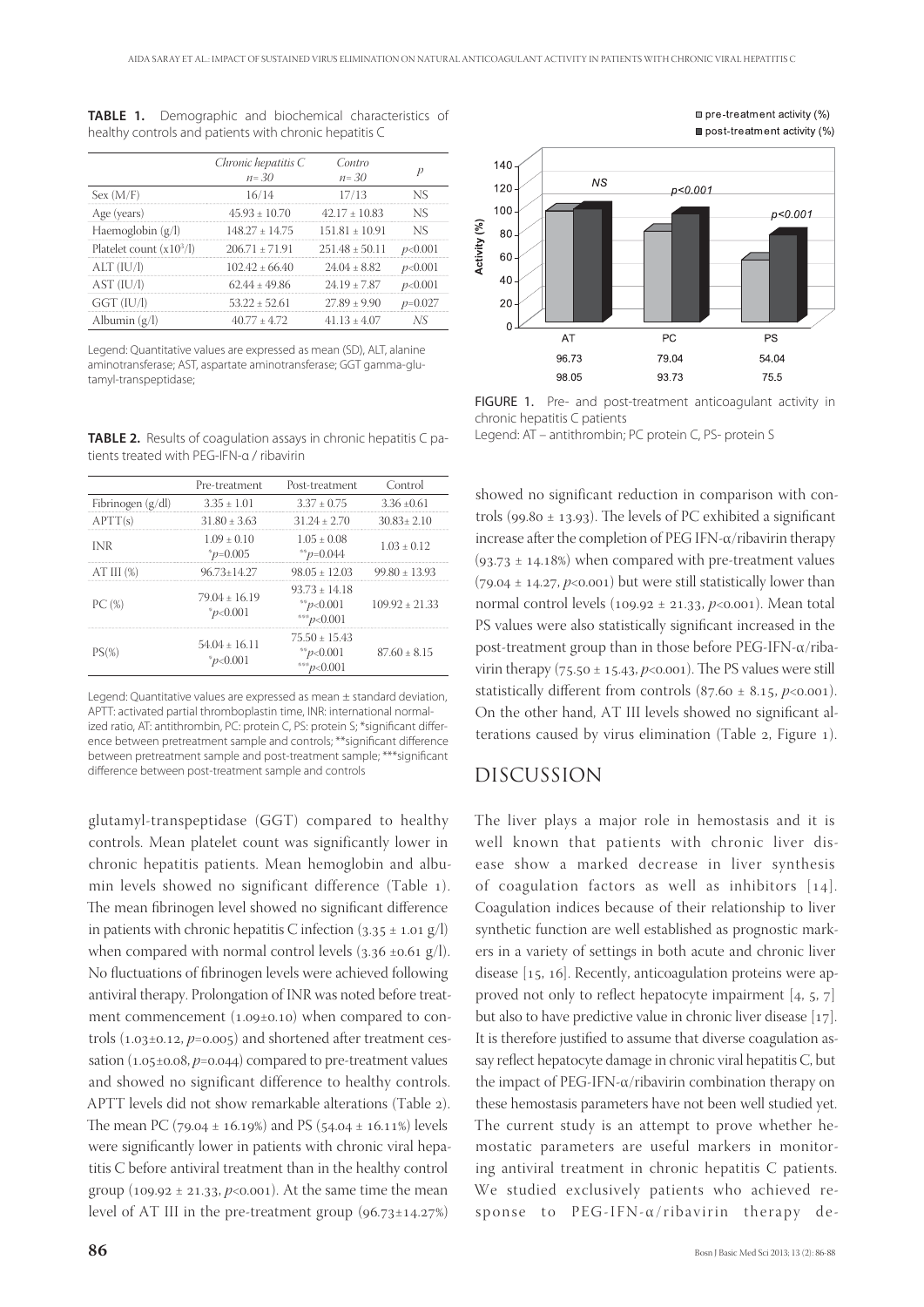fined by durable suppression of HCV RNA to low or undetectable levels after treatment cessation. The present study shows in untreated patients with chronic hepatitis C significant reduction in plasma levels of PC and PS. These findings are in line with previous studies, which demonstrated markedly reduced anticoagulant activity in chronic hepatitis C patients as a sign of reduced hepatocyte synthetic capacity  $[7, 17]$ . A recent study from Italy even showed that in chronic liver disease reduction in plasma levels of PC and PS correlated with a higher model for end-stage liver disease (MELD) score  $[18]$ . Another group of investigators studied 154 patients with chronic liver disease and approved PS and PC as predictors of hepatic inflammation and fibrosis  $[17]$ . These findings taken together confirm that levels of PC and PS are sensitive markers of hepatocyte impairment. At the same time, we noted AT III levels not reduced in chronic hepatitis C patients in comparison with healthy controls and this could be interpreted as AT III to be a less sensitive protein reflecting hepatocyte malfunction. AT III was shown to be a good marker of liver cell synthetic function in cirrhosis  $[19, 20, 21]$ , acute hepatitis  $[7, 22]$  as well as HCC  $[23, 24]$ , but in chronic viral hepatitis C AT III did not show any marked reduction  $[7]$ . Furthermore the fact that AT III was not different between the patients with chronic hepatitis C and normal controls emphasizes the reduction of PC and PS levels as the earliest disturbance of the coagulation system in chronic liver disease as suggested by few previous investigators  $[7, 17]$ . After completion of antiviral treatment, we found a significant increase in total PC and PS values. This increase could be attributed to improved hepatocyte synthetic function following successful antiviral treatment. These findings are in contrast with one study where an increase of total PS values but not in free PS as well as PC levels in response to standard IFN were found  $[25]$ . The authors presumed that IFN therapy has an impact on concomitant increase in liver synthesis of PS as well as of its carrier protein C<sub>4</sub>BP that is also synthesized by the liver, but not in PC. However, that study was performed on a less number of patients and it was not pointed out if anticoagulant levels were measured after achieving viral suppression. The alteration of PC levels due to antiviral therapy we attributed to recovered synthetic function in response to durable viral replication suppression after completion of PEG-IFN-α/ribavirin therapy. Although prolongation of conventional coagulation screening tests is a known feature in chronic liver disease  $[26, 27]$ , no significant difference in aPTT and fibrinogen levels were noted in untreated as well as treated patients as compared with controls. This is in concordance with previous investigations  $[5, 7, 25]$ .

The prothrombin time (PT) and its derived measures of international normalized ratio (INR) are measures of the extrinsic pathway of coagulation and its effected by changes in levels of factor I, II, V, VII and X. Factor VII is the first coagulation protein to decrease when there is a hepatocyte damage, probably because of its short half-life  $(2-4h)$  [ $28,29$ ]. In advanced liver disease, there is a correlation between PT prolongation and levels of  $F$  VII [30]. In the current study significant prolongation of PT, expressed as INR, in chronic hepatitis C patient should be attributed to reduction of F VII levels. It is possible that the significant shortening of PT observed following PEG-IFN- $\alpha$ /ribavirin therapy reflects improvement of hepatic synthetic function and normalization of F VII levels. For confirmation of these hypothesis studies evaluating the F VII level in chronic hepatitis C patients are needed.

## CONCLUSIONS

On the basis of our results we concluded that durable viral suppression obtained by PEG-IFN-α/ ribavirin combination therapy in chronic hepatitis C has an impact on PC and PS activity reflecting improved liver synthetic function following sustained elimination of hepatitis  $C$  virus. The present study provided evidence supporting the hypothesis that natural anticoagulants PS and PC are sensitive markers of hepatocyte synthetic impairment and is valuable markers in monitoring the efficacy of antiviral eradication in chronic hepatitis C patients. However, the study results need to be confirmed by future studies with larger sample size.

# DECLARATION OF INTEREST

The authors declare no conflict of interest.

## REFERENCES

- [1] Mammen EF. Coagulation abnormalities in liver disease. Hematol Oncol Clin North Am 1992;6(6):1247-1257.
- [2] McCormick PA, Murphy KM. Splenomegaly, hypersplenism and coagulation abnormalities in liver disease. Baillieres Best Pract Res Clin Gastroenterol. 2000;14(6):1009-1031.
- [3] De Caterina M, Tarantino G, Farina C, Arena A, di Maro G, Esposito P, Scopacasa F. Haemostasis unbalance in Pugh-scored liver cirrhosis: characteristic changes of plasma levels of protein C versus preotein S. Haemostasis 1993; 23:229-235.
- [4] Kujovich JL. Haemostatic defects in end stage liver disease. Crit Care Clin 2005;21:563-87
- [] Gürsoy S, Başkol M, Torun E, Yurci A, Soyuer I, Eser B. et al. Importance of anticoagulant proteins in chronic liver diseases. Turk J Gastroenterol. 2005; 16(3):129-133.
- [6] O'Grady JG, Langley PG, Isola LM, Aledort LM, Williams R. Coagulopathy of fulminant hepatic failure. Semin Liver Dis. 1986;  $6(2):159-163.$
- [7] Al Ghumlas AK, Abdel Gader AG, Al Faleh FZ. Haemostatic abnormalities in liver disease: could some haemostatic tests be useful as liver function tests? Blood Coagul Fibrinolysis. 2005; 16: 329-335.